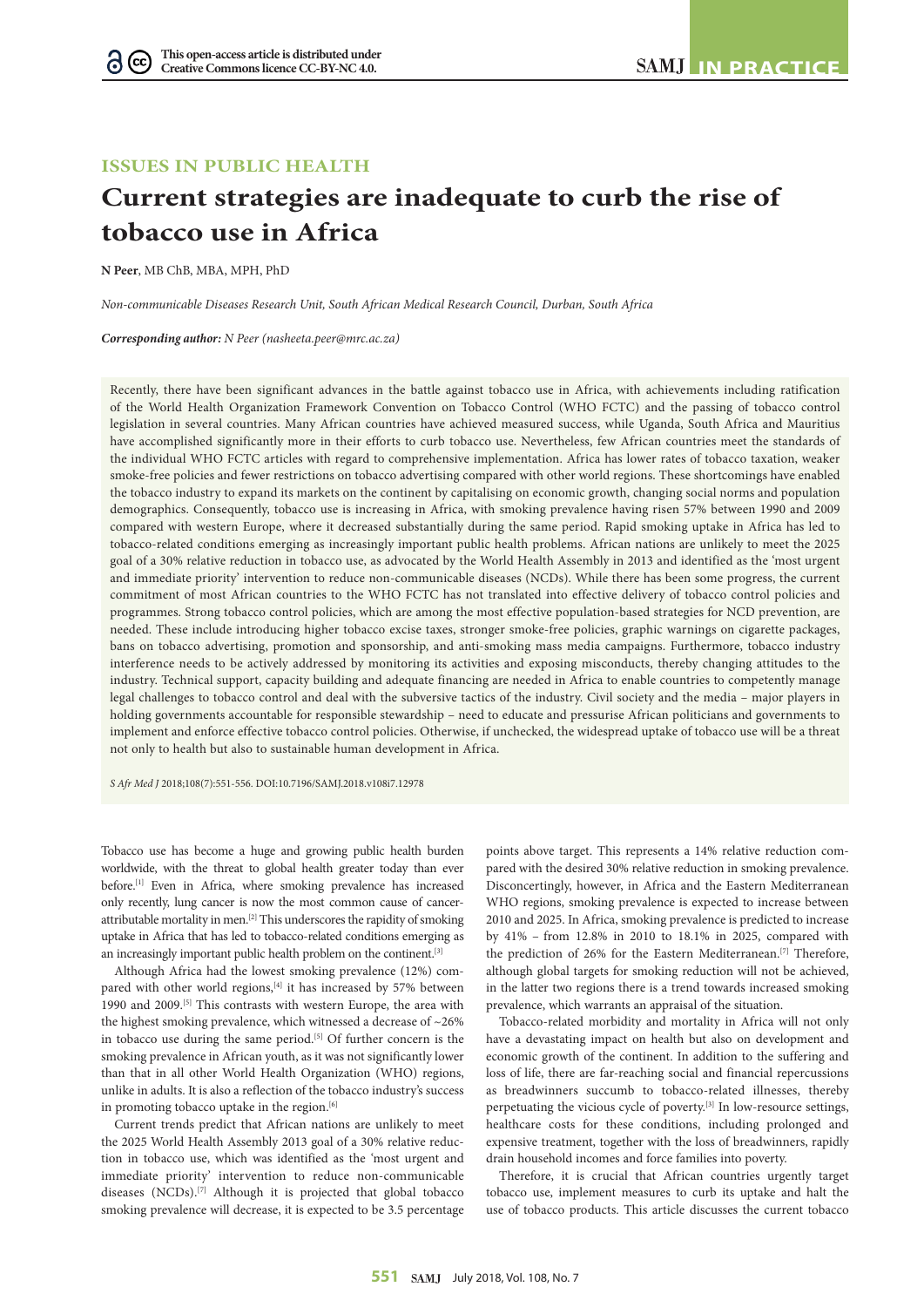control strategies in Africa, highlighting the difficulties associated with the implementation of such initiatives, and deliberates on the way forward.

# **Tobacco control strategies: WHO Framework Convention on Tobacco Control**

The WHO Framework Convention on Tobacco Control (WHO FCTC), adopted by the World Health Assembly in May 2003, requires state parties to adopt and implement tobacco control measures, and guides governments with regard to suggested policies and programmes for reducing tobacco use.<sup>[8]</sup> Among the key strategies advocated are banning tobacco advertising, promotion and sponsorship, introducing smoke-free policies by prohibiting smoking in public and workplaces, imposing high taxes on tobacco products, introducing health warnings on cigarette packages, implementing anti-tobacco media campaigns and promoting smoking cessation. All of these approaches are effective, involve minimal costs and should be easy to execute.[9] Nevertheless, numerous obstacles exist worldwide, particularly in Africa and other developing regions. Consequently, what should be a simple endeavour, becomes rather difficult to achieve.

## **Tobacco control strategies in Africa**

Recently, there have been significant advances in the battle against tobacco use in Africa, with achievements including ratification of the WHO FCTC and passing of tobacco control legislation in several countries. In the WHO African Region, 44 of the 47 countries have ratified the WHO FCTC.  $^{[10,11]}$ 

However, the implementation of the WHO FCTC in Africa has been variable, as illustrated by Husain *et al*. [12] They described the status of tobacco control and prevention efforts in 23 African countries and reported that implementation rates of the WHO FCTC ranged from 9% in Sierra Leone to 78% in Kenya.<sup>[12]</sup> Notably, the overall implementation rate of 43% in the WHO African Region was lower than the 53% in the remaining five WHO regions, which comprised data from 107 countries.<sup>[12]</sup> This highlights that although the majority of African countries have ratified the treaty, they have not optimally fulfilled their obligations under the WHO FCTC provisions<sup>[12]</sup> and lag behind other world regions. Bilano *et al.*,<sup>[13]</sup> who analysed global trends in tobacco use, concur. Of the 178 countries for which projections were made in their analysis, the outlook for African countries, together with those in the Eastern Mediterranean Region, was among the worst for achieving tobacco control targets by 2025.[13]

There was modest progress in the WHO FCTC implementation in many African countries with legislation or policies covering some aspects of the treaty. However, only a few countries meet the standards of the individual WHO FCTC articles with regard to comprehensive implementation; no African country complies with best practice guidelines across all key areas. The focus of tobacco control strategies in Africa includes raising tobacco taxes, protection from exposure to tobacco smoke with smoking restriction in certain venues, packaging and labelling of tobacco products with the introduction of warning messages on cigarette packaging, and restricting or banning tobacco advertising, promotion and sponsorship.[14]

The lack of compliance with best practice guidelines for tobacco control strategies will possibly lead to their ineffective or suboptimal implementation. For example, in Kenya, smoke-free laws comply only partially with the WHO FCTC recommendations; consequently, measures are ineffective to protect non-smokers from tobacco smoke

exposure in bars and restaurants.<sup>[15]</sup> Brathwaite *et al*.<sup>[16]</sup> questioned the effectiveness of current taxation policies in curbing tobacco use in African countries. Although taxation policies of any kind to reduce tobacco consumption were present in 8 of the 9 African countries they surveyed in 2014, taxes on tobacco products were <70% in most of the countries.<sup>[16]</sup> According to a WHO analysis, in 2014 Madagascar and Seychelles were the only nations in Africa with a sufficiently high tax of >75% of the retail price of cigarettes.<sup>[17]</sup>

That tobacco taxes are one of the most effective ways to reduce or stop tobacco use among current users or to prevent the uptake among non-smokers, has been shown in South Africa (SA), where total taxes on cigarettes increased from 32% to 52% of the retail price between 1993 and 2009.<sup>[17]</sup> This led to a sizeable reduction in tobacco use; a 10% increase in the real price of cigarettes led to a 6 - 8% decrease in consumption.[18] Also, government tobacco tax revenues increased ninefold.[17] In contrast, Sierra Leone, which has no policy on taxation, an absence of comprehensive bans on tobacco advertising, promotion and sponsorship,<sup>[16]</sup> and a low WHO FCTC implementation rate  $(9\%)$ ,  $[12]$  had the highest prevalence of smoking among men in sub-Saharan Africa (33.3%).[4]

Of the countries examined, Brathwaite *et al*. [16] found that cigarette prices increased only in Congo and Nigeria, but declined in Senegal and SA, while remaining the same in 4 other African countries (Ghana, Kenya, Togo and Uganda) for about 2 years. Cigarettes may become more affordable if their price decreases or remains steady, while simultaneous economic growth results in greater disposable incomes. The WHO confirmed this supposition, reporting that SA and Botswana were among the countries where income and purchasing power had grown rapidly to the extent that tobacco had become increasingly affordable.[17] This resulted in an escalation in consumption, despite rises in tobacco taxes, because the resultant price increases were not large enough to counter growth in real incomes. Therefore, it is not only important to introduce tobacco excise taxes but also to ensure that they are sufficiently high to be optimally effective.

#### **The tobacco industry in Africa**

A major obstacle that African countries face in their efforts to implement tobacco control policies, is strong obstruction from the tobacco industry, which is vocal and relentless in its opposition to effective policies globally.<sup>[19]</sup> Tactics employed include lobbying policymakers to prevent future policies by presenting misleading economic arguments, rebranding political activities as corporate social responsibility, drafting weak laws and using litigation to weaken, postpone or prevent strong tobacco control legislation.<sup>[14,20]</sup>

For example, the tobacco industry succeeded in preventing advertising bans in Sierra Leone and Uganda.<sup>[20]</sup> In Kenya, their challenge of the Tobacco Control Act led to the suspension of the public smoking ban and their lobbying of policymakers resulted in weak tobacco control legislation.<sup>[14]</sup> Furthermore, British American Tobacco (BAT) succeeded in delaying regulations aimed at restricting the promotion and sale of cigarettes in Kenya for 15 years.[21] Bribery and corruption are widespread and BAT is currently under formal investigation over claims of bribing officials in east Africa to subvert anti-smoking legislation.<sup>[22]</sup> In Mauritius, the industry used delay tactics to undermine the law for implementing graphic health warnings on packaging.<sup>[14]</sup> Tobacco industry interference delayed the ratification of the WHO FCTC in Namibia; this is a key step in tobacco control, which provides support to governments and enables the strengthening of tobacco control legislation.[23] When this eventually failed, BAT used intimidation tactics and threatened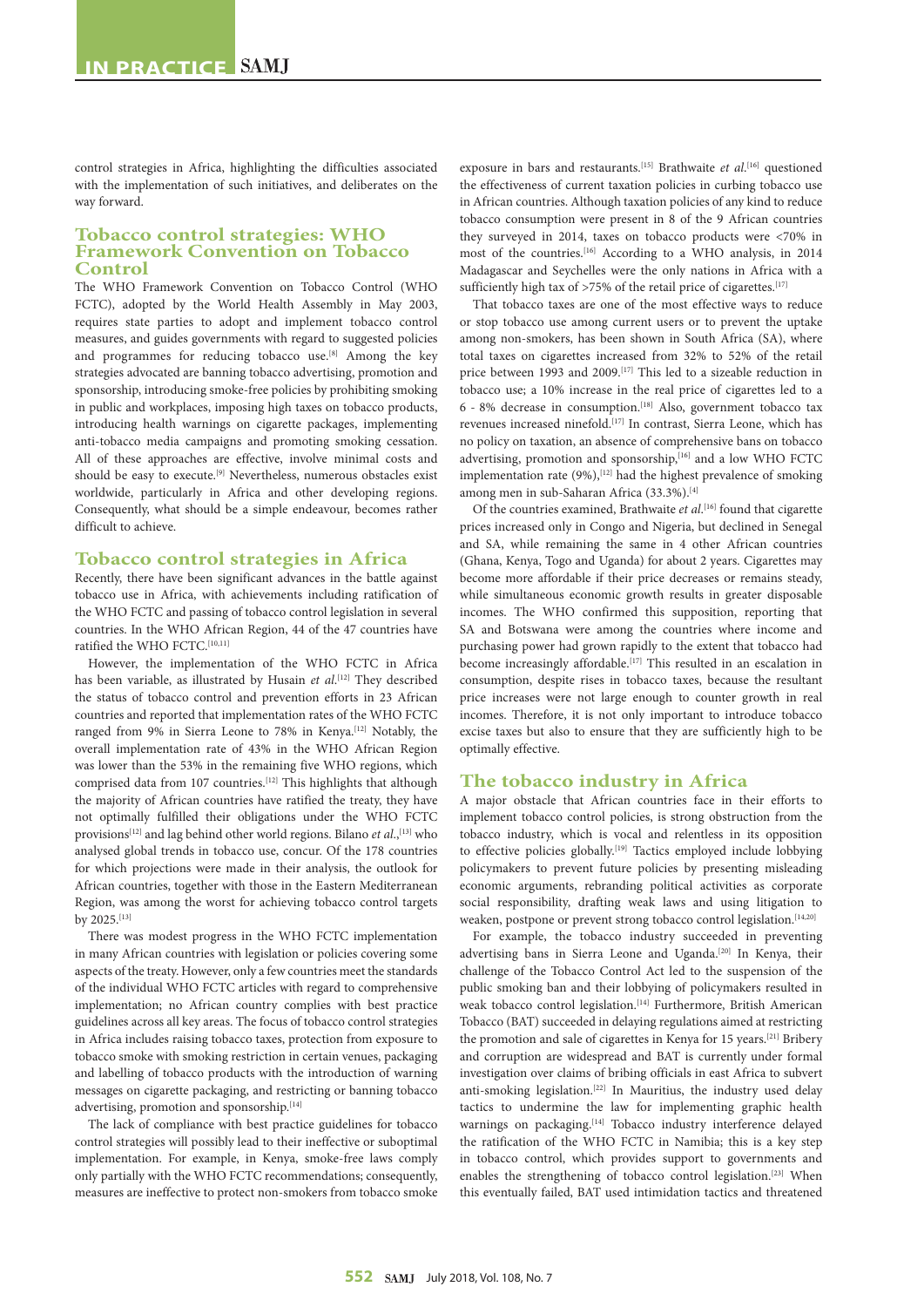to take the Namibian government to court if the Tobacco Products Control Act was implemented. BAT cited violations of their 'rights to property' and 'rights to freedom of expression', as provided by the Namibian constitution.[23] The tobacco conglomerates increasingly use litigation to intimidate African nations from implementing effective policies,<sup>[20]</sup> and it was recently reported that they have threatened at least 8 African governments.[21] However, in Uganda, BAT unsuccessfully appealed against the ban on public smoking, and in SA, the tobacco industry went to court on grounds that the ban on tobacco advertising and promotion was unconstitutional, but their application was dismissed.<sup>[14]</sup>

The tobacco industry further encourages ineffectual tobacco control policies in Africa, such as promoting voluntary regulation of smoke-free zones to avert strict regulation through legislation.<sup>[14]</sup> Consequently, the tobacco industry's unremitting efforts on multiple fronts to undermine tobacco control measures have led to slow and uneven implementation of the WHO FCTC.[20] These tactics highlight that tobacco industry interference with tobacco control initiatives of governments remains one of the greatest challenges to curbing this epidemic in Africa.

Tobacco companies falsely convince African governments that tobacco production leads to economic development.[24] They have agricultural lobbies, such as the International Tobacco Growers Association (ITGA), which promote tobacco farming as a lucrative income source. However, in-depth scrutiny reveals a negative environmental impact, exploitive contracting practices and negative health effects<sup>[24]</sup> that present an economic threat. As an example, tobacco farmers, including their children who work in the fields, may absorb nicotine each day, with the amount as high as that found in 50 cigarettes.[25] This leads to nicotine poisoning, known as green tobacco sickness; children are particularly vulnerable because of their smaller size compared with the amount of nicotine absorbed. In Malawi, ~80 000 children work in tobacco farming, which has a devastating effect on their health and their ability to receive adequate schooling.<sup>[25]</sup> The cycle of poverty is perpetuated, and it is not surprising that African countries dependent on tobacco farming are among the world's poorest nations.<sup>[24]</sup>

While legislation restricts tobacco-promoting activities in highincome countries,[2] in Africa, unfortunately, tobacco companies are able to use aggressive marketing tactics to promote smoking in previously underexploited markets. They successfully target potential growth markets such as women and the youth, who are vulnerable groups with traditionally low tobacco use.[20] The tobacco industry exploits the economic growth, changing social norms and population demographics in Africa to maximally expand its consumer base.<sup>[16]</sup> The pivotal role that it plays in escalating the worldwide use of tobacco has, unsurprisingly, led to it being appropriately labelled the vector of the tobacco epidemic.<sup>[20]</sup>

The tobacco industry undermines the usefulness of tobacco excise taxes to curb smoking by introducing cheaper brands in response to higher taxes.[26] Furthermore, they under-report their product pricing for tax valuation, thereby maintaining the affordability of cigarettes.

# **Civil society, other stakeholders and tobacco control in Africa**

Civil society has a major role to play in holding governments accountable for responsible stewardship, and their influence and importance should not be underestimated. Advocacy efforts aim to de-normalise smoking, increase awareness of the harmful effects of tobacco use and overall promote the anti-tobacco agenda.

In Uganda, for example, where there was no comprehensive national tobacco control legislation, smoke-free legislation was introduced as a result of public interest litigation.<sup>[14]</sup> This was possible because of the country's favourable legal system, which allows an individual or organisation to bring an action against the violation of the human rights of another individual or group. Unfortunately, these smoke-free regulations were poorly enforced, and underlined the need for continued public awareness campaigns to gain public support and become self-enforcing.<sup>[14]</sup> Nevertheless, great advances have been made in Uganda after the efforts of several stakeholders, including the Ministry of Health and civil society organisations, despite strong resistance from the tobacco industry.[27,28] The Ugandan parliament introduced the Tobacco Control Act 2015, which is in keeping with the strongest tobacco control policies globally, and positioned the country as a leading example of tobacco control in the region.

Another illustration of the importance of the role played by civil society is in Niger, where tobacco control legislation allows tobacco control organisations to initiate action against violators of the law. A non-governmental tobacco control organisation successfully sued two tobacco companies for violating the advertising ban.<sup>[14]</sup>

Furthermore, the media may exert pressure on governments to promote tobacco control legislation, and in resource-constrained African nations serve as government 'watchdogs'.<sup>[23]</sup> For example, the Cancer Association of Namibia engaged with the media to follow up with government on the pending tobacco control legislation. This pressure from news media that frequently highlighted the issue might have contributed to the introduction of Namibia's Tobacco Products Control Act in 2010.

Civil society organisations also serve as gatekeepers and collaborating platforms. For instance, Vision for Alternative Livelihood Development in Ghana increases awareness of the harmful effects of tobacco use among the public.<sup>[24]</sup> They also build capacity to ensure effective implementation and enforcement of national tobacco control policies.

Bloomberg Philanthropies, the Bill and Melinda Gates Foundation and the Canadian International Development Research Centre are the largest international development partners to offer financial and technical support for tobacco prevention and control in Africa.<sup>[24]</sup> The former two partnered in 2008 to commit USD500 million to tobacco control initiatives in developing countries. They also assist, among other initiatives, in implementing effective tobacco control policies, with a specific goal to prevent a tobacco epidemic from 'taking root' in Africa.

The Centre for Tobacco Control in Africa (CTCA), established in 2011, is funded by the Bill and Melinda Gates Foundation and supported by the WHO. Its mandate is to support African governments with advancing tobacco control policies and legislation through the provision of technical support and creation of a platform for dialogue, among other measures.[29] The CTCA has provided technical and financial resources to develop comprehensive tobacco control policies and has played a significant role in promoting the anti-tobacco agenda in Africa.

# **Use of tobacco products apart from cigarettes**

The use of smokeless tobacco products that may be sniffed, chewed, sucked or applied to teeth and gums, is common in some African countries. There is limited information on the prevalence of their use, but it varies widely across countries – from as high as 28.3% in Mauritanian women and 22.6% in Madagascan men to as low as 0.5% in Nigerian and Zimbabwean women and 0.2% in Zambian men.<sup>[30]</sup>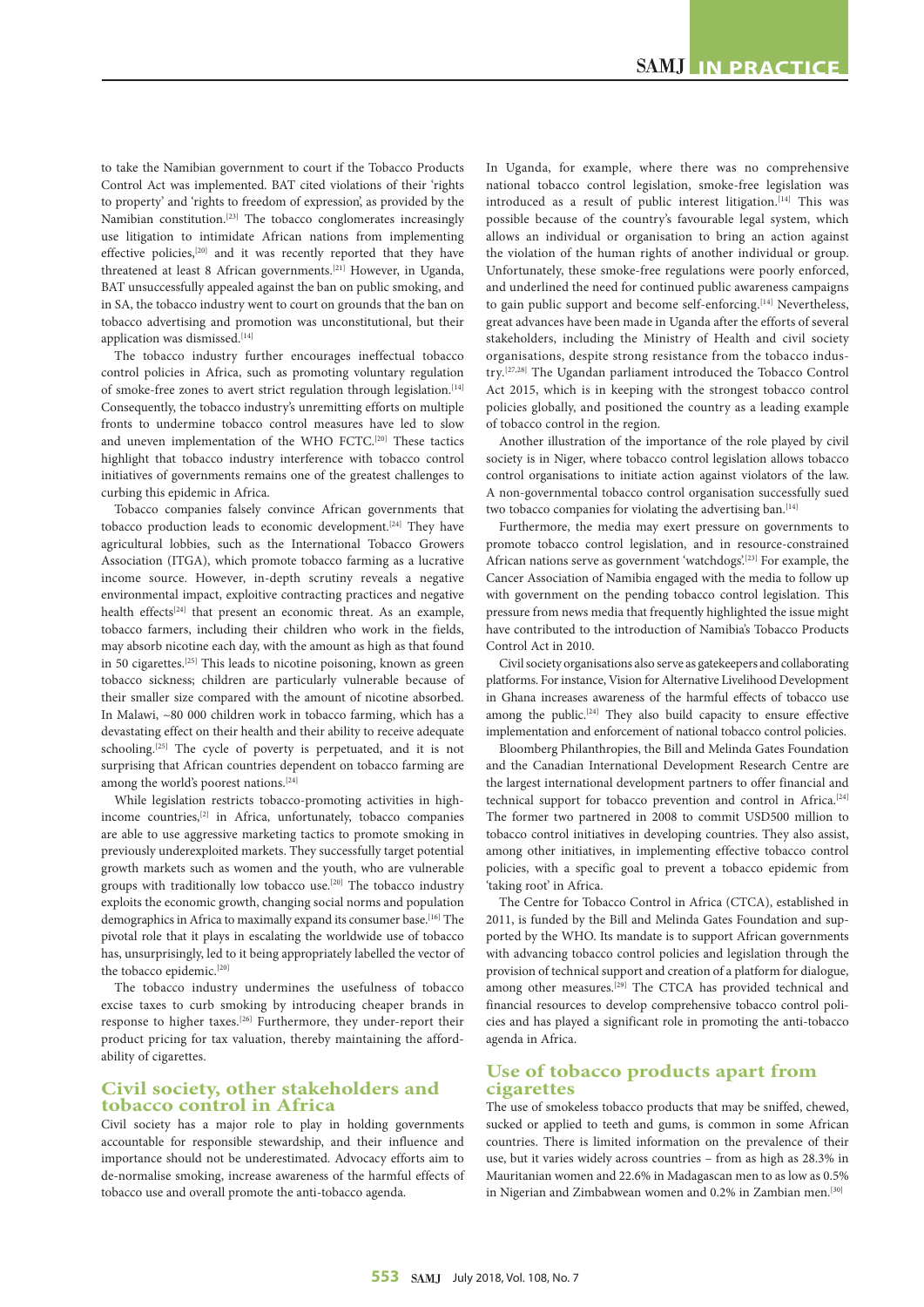Smokeless tobacco products are generally cheaper than cigarettes and consequently used more widely by poorer populations, as well as by older compared with younger adults. In some regions, tobacco companies are using these factors to market the use of smokeless tobacco products to specific target groups, such as women and young individuals, as an alternative to cigarette smoking and as 'starter' products.[30]

Most African countries have not extended their tobacco control legislation to encompass the use of smokeless tobacco products, and there is generally an absence of public health education or cessation programmes. For example, in SA, excise taxes apply to cigarettes but not to smokeless tobacco products, making the latter cheaper than cigarettes.[30] Smokeless tobacco products are not harmless; therefore, their regulation needs to be integrated into tobacco control policies.[2] This is essential to manage the harm caused by these products, as well as the need for Africa-specific research to inform future policy action on smokeless tobacco. Nevertheless, the WHO FCTC should guide the development of policies for smokeless tobacco products. These may include graphic health warnings covering 50% of the package display area, banning the use of flavourings in these products to reduce their appeal to the youth, prohibiting advertisements, promoting cessation and increasing public awareness and education campaigns.[30]

Another tobacco product, once confined to India, North Africa and the Middle East, which has spread beyond these regions and become integrated into the global tobacco market, is the smoking of water pipes.[2] Its use is popular and rising in adolescents and young adults.[2] In SA, almost two-thirds of university students in the Western Cape reported having ever smoked a hookah pipe.<sup>[31]</sup> Knowledge of the dangers of water-pipe smoking was poor among students,<sup>[32]</sup> and water-pipe smokers are frequently under the false impression that their form of tobacco use is safer than smoking cigarettes.[2] Considering that the tobacco industry intentionally misrepresents the harmful health effects of smoking water-pipe tobacco, comprehensive and aggressive awareness campaigns and educational efforts are necessary to dispel these false beliefs. Otherwise, individuals who explicitly refuse to smoke cigarettes, are likely to continue to use water pipes.<sup>[2]</sup>

Strict tobacco control policies, predominantly tailored for cigarette use, have allowed water-pipe smoking to thrive.<sup>[2]</sup> Exemptions on water-pipe smoking in public places have led to its increase in popularity as a social practice.<sup>[2,32]</sup> Therefore, there is an urgent need to regulate water-pipe use in the same way as cigarette smoking; use of the former in public should not be exempt from smoke-free laws.<sup>[2]</sup> Research quantifying the harmful health effects of waterpipe smoking is needed to increase awareness and thereby curb the rise in its use. Nonetheless, based on the current scientific evidence, a number of African countries, including Rwanda, Tanzania and Kenya, have banned the use of water pipes.<sup>[33]</sup>

The introduction of and rise in uptake of the electronic cigarette (e-cigarettes) have created a conundrum on the harmful or beneficial effects of this product in the absence of adequate research. While the long-term effect of e-cigarettes is not yet known, evidence from limited short-term studies found that their use is less harmful than smoking.<sup>[34]</sup> Although the efficacy of e-cigarettes as a smoking cessation aid has not been proven, Nansseu and Bigna<sup>[35]</sup> propose that the use of e-cigarettes may contribute to smoking reduction or cessation in sub-Saharan Africa.[35] Importantly, the use of e-cigarettes should be strictly limited to current and/or ex-smokers to assist them to quit smoking or prevent relapse; never-smokers should not use these devices.

Further research is urgently needed to aid governments globally, including in Africa, to decide how to regulate e-cigarettes.[2] In SA, the minister of health is keen to include the use of e-cigarettes in smoking legislation, similar to the US Food and Drug Administration (FDA), which has classified e-cigarettes under 'tobacco products'.[36] There is also a need to regulate the production of e-cigarettes and ensure that safety guidelines are met, as these contain varying ingredients, some of which may be toxic.<sup>[37]</sup>

The tobacco industry is investing heavily in the e-cigarette trade to ensure their share of this growing market, which is expected to surpass traditional cigarettes by 2024.<sup>[2]</sup> In September 2017, Philip Morris established the Foundation for a Smoke-Free World, with annual funding of ~USD80 million for 12 years, and a previous WHO official, Dr Derek Yach, as the Foundation's president.<sup>[38]</sup> In response, the WHO reiterated the United Nations' stand of a 'fundamental conflict of interest between the tobacco industry and public health' and recommended that governments and the public health community 'not accept financial or other contributions from the tobacco industry or those working to further its interests, such as this Foundation'. Philip Morris, together with other players in the tobacco industry, subvert every tobacco control effort and have a history of misleading the public with regard to the risks associated with tobacco products. Their interests are contradictory to those of tobacco control initiatives and, therefore, their research and advocacy cannot be accepted at face value.<sup>[38]</sup>

### **The way forward for Africa**

Despite the huge obstacles that African nations face in their quest to introduce comprehensive tobacco control policies, many countries have achieved measured success, while others such as Uganda, SA and Mauritius have accomplished significantly more in their efforts to curb tobacco use. Nevertheless, Africa still needs to urgently intensify efforts to implement effective tobacco control policies that are fully compliant with the WHO FCTC.<sup>[12,14]</sup> Otherwise, the current tobacco trends will continue, with potential devastating consequences. The overall smoking prevalence in Africa will increase by more than a third (37.5%) over 2 decades, i.e. from 16% in 2010 to 22% in 2030, and the number of smokers will triple by the end of this century.[2] The American Cancer Society reported that by 2100, 'without action, Africa will grow from being the fly on the wall to the elephant in the room'.<sup>[6]</sup>

The powerful tobacco industry, with its vast resources and predatory practices, is irrefutably the driving force behind the global tobacco pandemic and the major barrier to WHO FCTC implementation in Africa.<sup>[14]</sup> Therefore, in the battle against rising rates of tobacco use on the continent, a prerequisite is to actively address tobacco industry interference by monitoring its activities and exposing its misconducts, thereby changing attitudes to this industry.[20] It is no coincidence that countries with the most successful tobacco control policies across all income categories are those that most rigorously monitor industry activities.

The tobacco industry frequently encourages the opposition of certain government ministries to the introduction of comprehensive tobacco control legislation. These may include the agricultural and trade and industry departments, which might have competing priorities to that of the health ministry, and consequently influence the drafting of ineffective tobacco control legislation. A whole-of-government approach is required, with tobacco control integrated in all government programmes, including the taxation and commerce sectors.[39]

Considering that the tobacco industry generally exerts more power and influence at national than sub-national levels, it may be prudent and perhaps more feasible to introduce tobacco legislation at sub-national levels.<sup>[14]</sup> Although this may not offer protection to the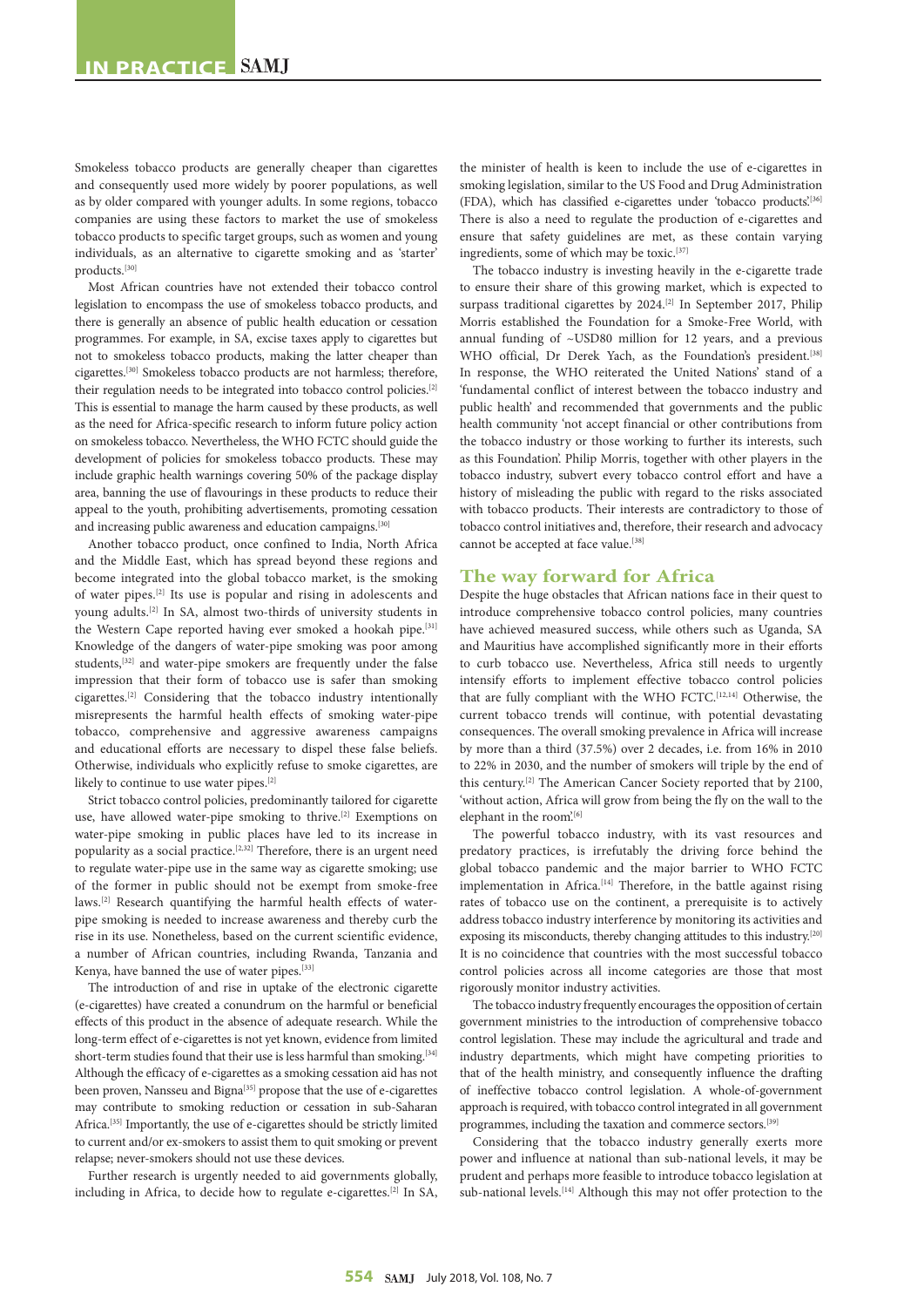entire population, enacting and enforcing tobacco legislation at local, state, provincial or municipal levels may be easier and more effective. Whether the enforcement of current sub-national legislation in Africa is effective, has yet to be determined.<sup>[14]</sup>

Technical support and capacity building are needed in Africa to enable countries to competently manage legal challenges to tobacco control and deal with the subversive tactics of the industry.[20] Further, African nations need to prioritise resources to build capacity for drafting comprehensive WHO FCTC-compliant legislation.<sup>[14]</sup> As demonstrated in Namibia, key obstacles to the introduction of tobacco control legislation, together with competing priorities and administrative delays, were insufficient staff and legal capacity.[23] The lack of legal expertise within the ministry to challenge the false information that BAT provided to the Namibian health ministry, i.e. that it could not ratify the WHO FCTC prior to passing national tobacco control legislation, possibly also delayed its ratification. Consequently, it took nearly 20 years for the country to pass the Tobacco Products Control Act.

Resources are also needed to generate locally relevant research on tobacco use.[14,40] Importantly, economic studies should be undertaken to conclusively refute the negative impact of tobacco control policies in Africa. Tobacco is grown in >125 countries globally, including Africa, and the role it plays in employment, tax-revenue generation and trade balances in some countries is highly promoted by the tobacco industry.[41] However, independent studies demonstrated that, even with very strong tobacco-control policies, there will be a minimal negative impact on economic growth, employment, tax revenues and foreign trade balances over the medium and long term in most countries.

Tobacco control should be integrated in the implementation of the Sustainable Development Goals. There is a need to switch from tobacco farming to other crops, which has been successfully achieved in a programme in Brazil with a change to fruit or vegetable cultivation.[25] A government programme that encourages the use of locally grown fruit and vegetables for school lunches ensures a market for their produce. In this way a country's economic dependence on tobacco farming and the negative health consequences of tobacco are reduced, and the cycle of poverty is broken.

Financial resources for tobacco control in Africa are challenging in the face of competing priorities. Nevertheless, by failing to fully implement the WHO FCTC, many African countries that signed the treaty breach their legal obligations under international law to implement it in good faith.<sup>[14]</sup> More concerted and innovative approaches, together with a strong will, are needed for governments to invest in tobacco control measures. For example, governments need to ensure efficient collection of tobacco-related taxes and direct such revenue to tobacco-control initiatives. Kenya is one of a few countries globally that is able to monitor local cigarette production and collect related taxes.[42] Consequently, there has been a substantial increase in tax revenue from local tobacco manufacturers and a marked decrease in illicit tobacco trade.

The use of tax revenue for tobacco control activities, if framed as an economic problem v. a health concern only, is likely to garner more support, as shown in Thailand.<sup>[26]</sup> Tobacco control advocates in Thailand presented evidence to cabinet that a small investment in health promotion would translate into a reduced financial burden for the treatment of NCDs. Furthermore, the health promotion bill required that tobacco and alcohol companies fund the health promotion programme, which was enacted into law in 2001. Such changes are only possible with well-planned advocacy and lobbying by non-governmental organisations (NGOs).<sup>[26]</sup> Therefore, the role played by NGOs in Africa, such as Bloomberg Philanthropies, the Bill and Melinda Gates Foundation and the Canadian International Development Research Centre, mentioned above, is critical for accelerating the tobacco control agenda on the continent.

Relevant research from Africa will inform policies and may increase political will by generating vital political attention for tobacco control. Moreover, tobacco control measures based on locally garnered evidence are likely to be more effective, with such research also potentially refuting tobacco industry myths. Highquality research in all sub-Saharan African countries, of which there is currently a dearth, should also include data on the incidence, prevalence, trends and uptake facilitating factors of cigarette smoking and other tobacco products, including e-cigarettes, water pipes and smokeless tobacco products, and evidence of the implementation and effectiveness of tobacco control policies.<sup>[16]</sup> Such data will demonstrate the degree of success of strategies implemented with regard to tobacco use patterns and underscore shortcomings in existing policies. Civil society, NGOs and researchers need to educate and pressurise African politicians and governments to implement and enforce effective tobacco control policies.

Expecting African countries to implement comprehensive and effective tobacco control policies with efficient monitoring and enforcement of such activities, is not unrealistic. Some countries on the continent have already shown that they not only have the ability to implement effective tobacco control strategies but are also able to be at the forefront of global tobacco control initiatives. SA and Mauritius, together with Bahrain, are the world's first three countries to ban smoking in vehicles carrying children.<sup>[2]</sup> Furthermore, when Mauritius introduced graphic health warning labels on packaging, their warnings were the third largest in the world, covering 60% of the front and 70% of the back package display areas.[14] At that time, Mauritius was the only African country with graphic health warning labels on packaging;<sup>[14]</sup> there are now 8.<sup>[43]</sup> Chad's health warnings cover 70% of the main display areas and are now the largest in Africa.<sup>[43]</sup> Therefore, with sufficient political will, African nations have the potential to meet their commitment to the WHO FCTC and prevent a full-scale escalation of the tobacco epidemic.<sup>[20]</sup>

## **Conclusions**

The lower rates of tobacco taxation, weaker smoke-free policies and fewer restrictions on tobacco advertising in Africa compared with high-income countries are key factors driving the tobacco epidemic on the continent.<sup>[16]</sup> These shortcomings, enabled by the tobacco industry thwarting anti-tobacco initiatives, have allowed it to expand its markets in the region by capitalising on economic growth, changing social norms and population demographics. Consequently, while there has been progress, the current commitment of most African countries to the WHO FCTC has not translated into effective delivery of meeting the WHO Global NCD Action Plan goal of a 30% relative reduction in tobacco use by 2025 compared with 2010.[9] This is of great concern, as tobacco use is not only a threat to health but also to sustainable human development.

The rapid expansion of tobacco use in Africa needs to be counteracted by strong tobacco control policies, which is one of the most effective population-based strategies for NCD prevention. African countries need to intensify efforts to implement effective tobacco control policies that are fully compliant with the WHO FCTC.<sup>[14]</sup> These should include higher tobacco excise taxes, stronger smoke-free policies, bans on tobacco advertising, promotion and sponsorship, graphic warnings on cigarette packages and antismoking mass media campaigns.<sup>[40]</sup> Otherwise, the recent increases